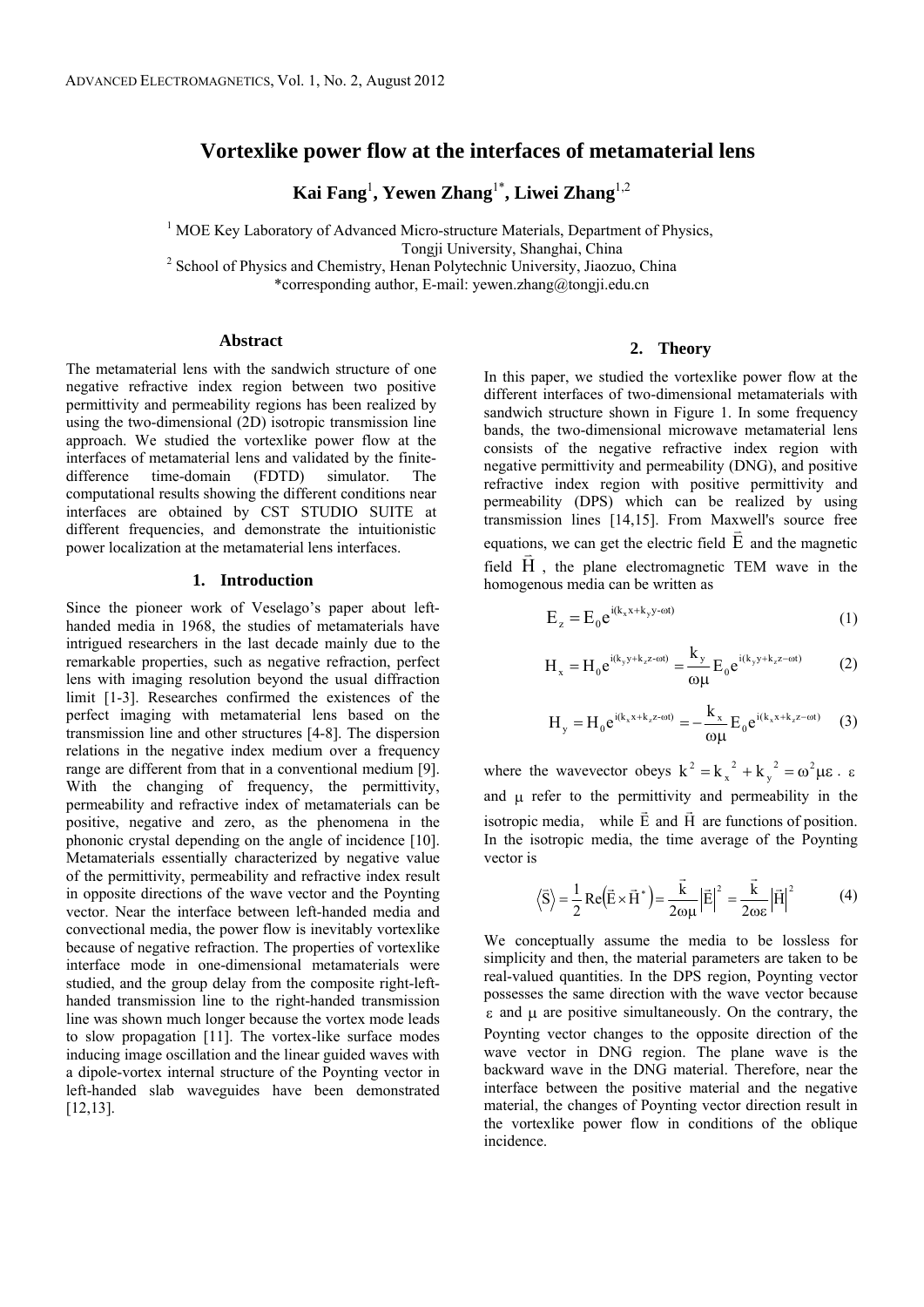### **3. Discussion**

In our metamaterial lens model, the DNG metamaterial region is constructed by periodically isotropic transmission line medium loaded inductors and capacitors, while the DPS one is constructed of the isotropic microstrip grids. And the sample of the metamaterial lens consists of the left DPS region with  $5\times11$  cells, an adjacent DNG region with  $10\times11$  cells, and the right DPS region with  $11\times11$  cells in (x, y) plane. The DPS medium and the DNG host medium are designed on a dielectric substrate ( $\varepsilon_r$  = 4.75) which height h is 1.6 mm with a square grid of w=2.8mm wide microstrip lines. The unit period d is 1 cm in x and y directions. Inductances and shunt capacitances are 3.3 nH and 2.5 pF in the DNG region. The schemes are shown in the insets of Figure 1. In the long-wavelength regime, the permittivity and permeability of metamaterials can be artificially synthesized with periodic L-C networks and double negative values with a negative refractive index in the highpass configuration [14, 15]. Here the unit cell dimensions along both of the x-axis and the y-axis are same and much smaller than a wavelength and these arrays of these unit cells can be viewed as isotropic and effective media.

In the loaded transmission line regions, with the intrinsic dispersions and the effective parameters as mentioned above, we find three different behaviors according to the signs of permittivity, permeability and refractive index as follows: (i) The double negative (DNG) with permittivity, permeability and refractive index  $\leq 0$ , within the frequency regime of  $0.876$ GHz  $\leq f \leq 1.77$ GHz. Bragg frequency in this structure is 0.876GHz. The focus frequency is 1.25GHz in the lens which predicts a refractive index of  $n = -1$ . Within this band, the Poynting vector has opposite direction of wavevector, because the relative permeability and permittivity are negative. (ii) Zero index material (ZIM), with the permittivity, permeability and refractive index in metamaterial are nearly zero while the frequency is about 1.77GHz. Most power flow is reflected at the interface between the DPS region and the ZIM one. (iii) The double positive (DPS) with the permittivity, permeability and refractive index  $> 0$ , when f  $>1.77$ GHz, and the Poynting vector has same direction with wavevector. The permittivity, permeability and refractive index of metamaterial region are shown in Figure 2 produce positive, negative or zero value at different frequencies. In the combined metamaterial, there are three conditions at different frequencies, such as DPS/DNG/DPS, DPS/DPS/DPS and DPS/ZIM/DPS.







(a) The permittivity and permeability of metamaterial region.



(b) The refractive index of metamaterial region. Figure 2: The permittivity, permeability and refractive index of metamaterial region.

## **4. Simulation**

A time domain simulation was carried out by CST simulator. The Gaussian modulated TEM polarized signal is inputted into the sample at source port shown in Figure 1. From the source port, the wave imported is scattering and the electric fields decay away. With the limitation of the sample size, the oblique incident angle at the interface  $\bar{I}$  is in the range from -45 degree to 45 degree. On the contrary, in the DNG region, Poynting vector should be pointed away from the source, the phase velocity vector should be pointed toward the source, as depicted in Figure 1.

Figure 3 shows the Poynting vector distribution near the interfaces at different frequencies. The blue dashed lines show the interface between the different regions, and the yellow arrows show the direction of the vortexlike power flow. In Figure  $3(a)$  and (b), the computational results showing the vortexlike power flow near the DPS/DNG and DNG/DPS interfaces are obtained at the focus frequency of 1.25 GHz via metamaterials lens, while the refractive index of DPS and DNG is -1. At the focus frequency, the wave impedance in DNG region is about 141 Ohm, similar to the wave impedance in DPS, while relative permeability and permittivity are about negative one. Therefore, the impedance is matched in different regions of the medium.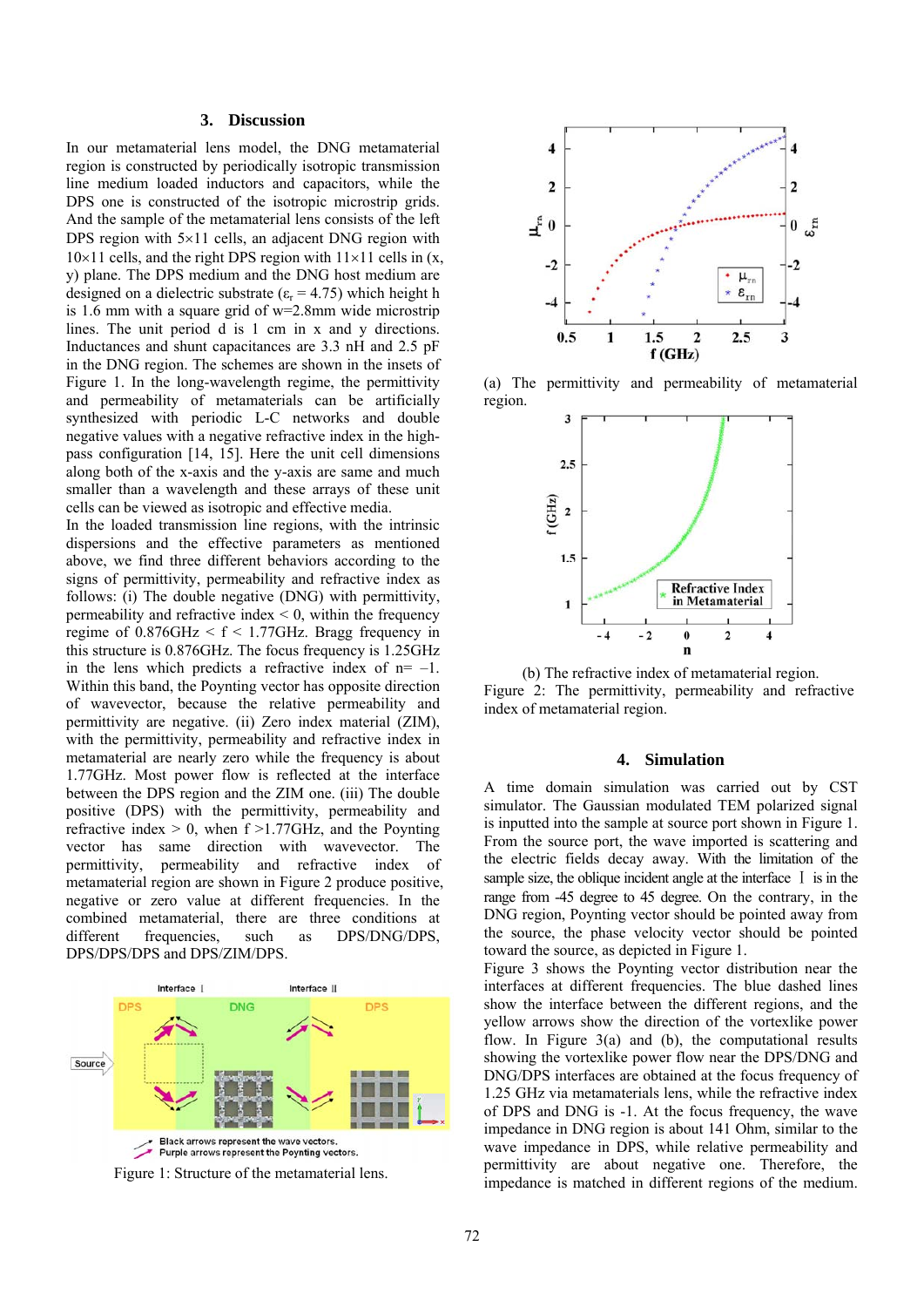At the interfaces between DPS and DNG media, the direction of the Poynting vector differs considerably from those existing at interfaces between two DPS materials. The direction of Poynting vector in one grating unit is clockwise in the upper part of the region, while the one is anticlockwise in the underside. Similar behaviors show in the other regions near the interface in the condition of oblique incidence.

Contrastively, when the simulation signal frequency is 2GHz, the value of refraction index in the two dimensional loaded transmission lines becomes positive, and the interfaces changes to DPS/DPS. The vortexlike power flow does not take place in this case, shown in Figure 3 (c).

There is a special frequency region, around 1.77GHz, while the permeability, the permittivity and group velocity in the DNG region approach zero. The amplitude of the wavevector in the two dimensional loaded transmission lines is nearly zero. Therefore, the transmission through the interface between the DPS and the ZIM regions is almost forbidden, and the interface becomes a reflecting one, shown in Figure 3 (d).

The vortexlike power flow on the interfaces changes the directions of power flow in the metamaterial lens, and produces the first focus phenomenon in the DNG region and the second focus in the second DPS region mentioned, shown in Figure 4 (a). The change of the vortexlike Poynting vector direction at the DPS/DNG interface is also an important feature that makes the localization for focus in the metamaterial lens. On the contrary, at the DPS/DPS interface, the power flow of electromagnetic wave scatters through the interface and its amplitude decay, shown in Figure 4 (b). Near the interface between the DPS and ZIM regions, most of the wave and the power flow can not pass the interface and be dispersed along the DPS/ZIM interface, shown in Figure 4 (c).



(a) Vortexlike power flow at the DPS/DNG interface in  $1.25$ GHz near the interface I in the black dashed rectangle region in Figure 1.



(b) Vortexlike power flow at the DNG/DPS interfaces in 1.25GHz near the interface II in Figure 1.



(c) Power flow in  $2.00$ GHz near the interface I in the black dashed rectangle region in Figure 1.



(d) Power flow at the DPS/ZIM interface in 1.77GHz near the interface I in the black dashed rectangle region in Figure 1, resulting in little transmission.

Figure 3: The power flow at the interfaces of metamaterial with sandwich structure.



(a) 1.25GHz